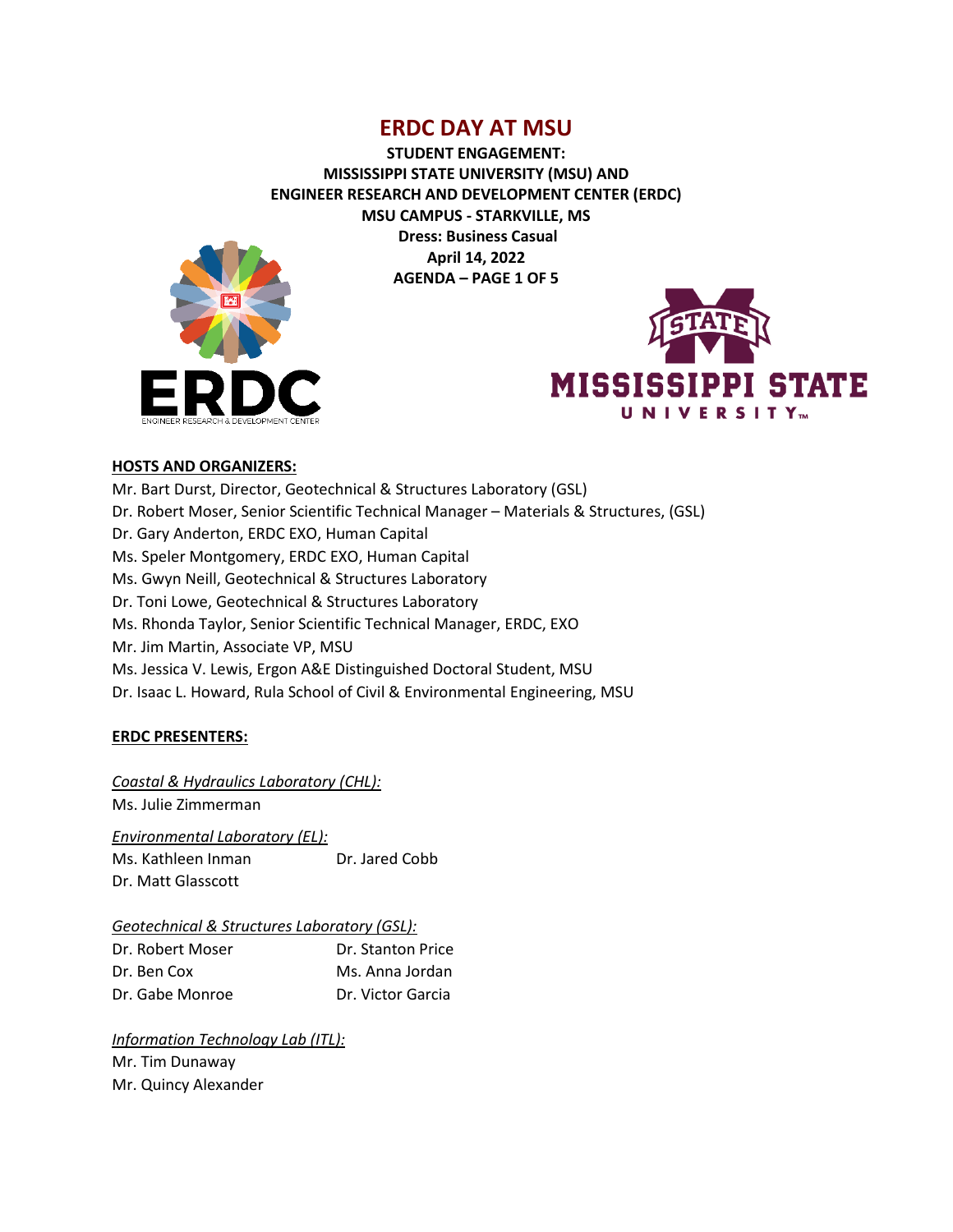**STUDENT ENGAGEMENT: MISSISSIPPI STATE UNIVERSITY (MSU) AND ENGINEER RESEARCH AND DEVELOPMENT CENTER (ERDC) MSU CAMPUS - STARKVILLE, MS Dress: Business Casual April 14, 2022 AGENDA – PAGE 2 OF 5**





#### **SCHEDULE:**

- **0715 – 0730** Check in at Room 1040 Rula Engineering and Science Complex (i.e. Rula Hall)
- **0730 – 1600** Instructors to escort ERDC Researchers to selected classrooms times vary as needed
- **0800 – 1700** ERDC Researcher presentations to classes see page 3
- **0900 – 1200** Rula Hall First Floor: Informal Come & Go w/ refreshments see page 4
- **1400 – 1500** Public Affairs Panel Impact of ERDC-MSU Partnership in Mississippi and Beyond see page 5
- **1500** Adjourn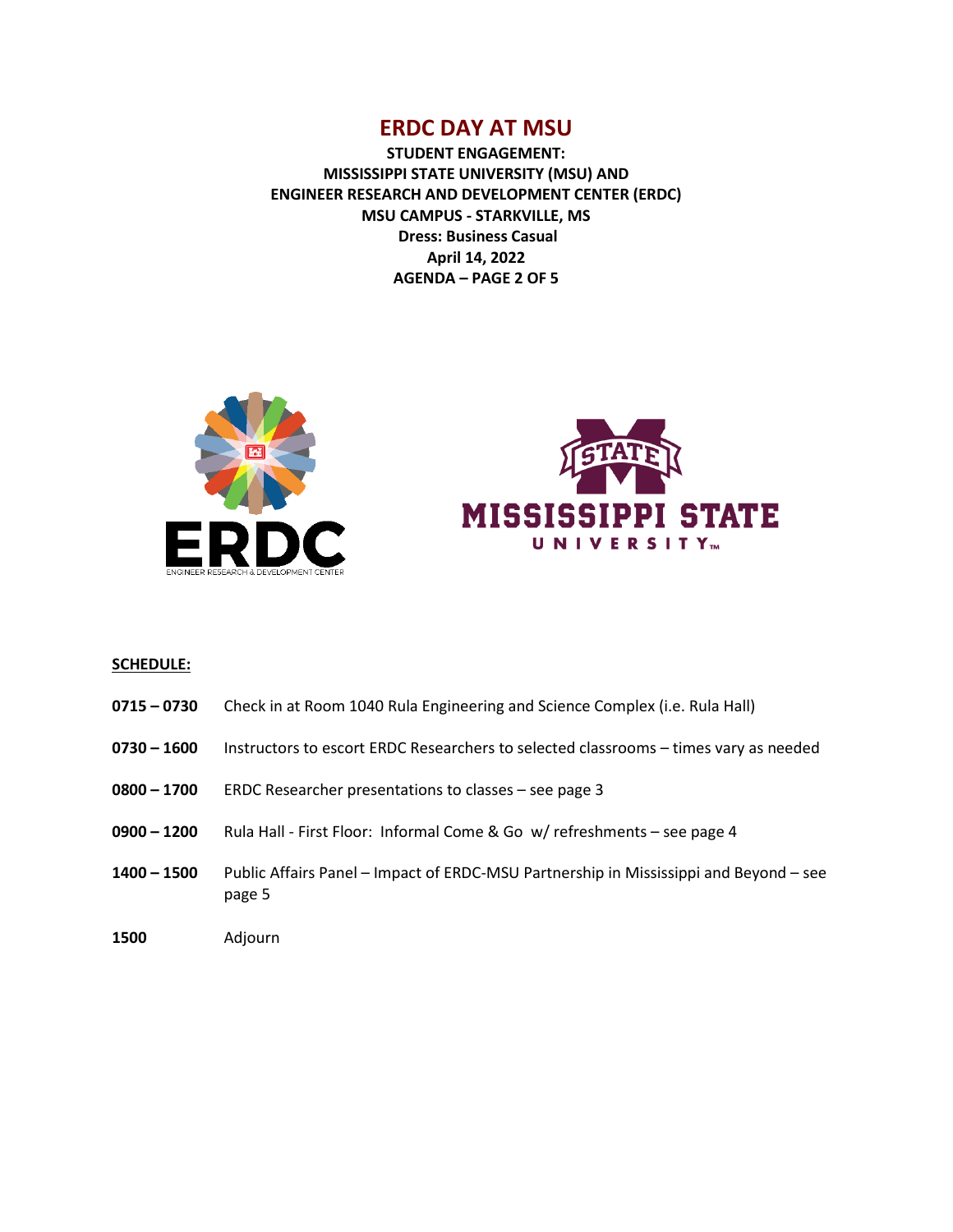**April 14, 2022 AGENDA – PAGE 3 OF 5**





### **Table 1. ERDC Guest Lectures**

| <b>CLASS</b>                         | <b>ERDC PRESENTER</b>   | <b>TIME</b> | <b>BUILDING</b>  | <b>INSTRUCTOR</b>  |
|--------------------------------------|-------------------------|-------------|------------------|--------------------|
|                                      |                         |             | <b>ROOM</b>      |                    |
| CE 3113                              | GSL: Dr. Ben Cox        | $8:00am -$  | <b>Rula 2080</b> | Alireza            |
| <b>Transportation Engineering</b>    |                         | 9:15am      |                  | Ermagun            |
| CE 4513/6513                         | CHL: Ms. Julie          | 8:00am-     | <b>Rula 2080</b> | John               |
| <b>Engineering Hydrology</b>         | Zimmerman               | 9:15am      |                  | Ramirez            |
| <b>CE 8503</b>                       | ITL: Mr. Quincy         | 8:00am-     | <b>Rula 2030</b> | Seamus             |
| Data Analysis for CEE                | Alexander               | 9:15am      |                  | Freyne             |
|                                      |                         |             |                  |                    |
| <b>ENS 2103</b> - Introduction to    |                         | $9:30$ am-  |                  | Casey              |
| <b>Environmental Science</b>         | EL: Mr. Jared Cobb      | 10:45am     | Dorman 156       | Johnson            |
|                                      |                         |             |                  |                    |
| ASE 3243                             |                         | 11:00am-    | Old Main         | Zhenhua            |
| Aerospace Structural Analysis II     | GSL: Dr. Robert Moser   | 12:15am     | 2180             | Tian               |
|                                      |                         |             |                  |                    |
| CE 3313                              | GSL: Dr. Ben Cox        | $11:00$ am- | Old Main         | Isaac L.           |
| <b>Construction Materials</b>        |                         | 12:15am     | 3320             | Howard             |
| <b>ECE 3724</b>                      | GSL: Dr. Stanton Price  | 11:00am-    | Simrall 129      | <b>Bryan Jones</b> |
| Microprocessors                      |                         | 12:15am     |                  |                    |
| CE 4903                              | GSL: Ms. Anna Jordan    | 1230am-     | <b>Rula 3080</b> | Tom Lynn           |
| Civil Eng Comp (Capstone)            |                         | 1:45am      |                  |                    |
| <b>ME 4443</b>                       | EL: Dr. Matt Glasscott/ | 12:30am-    | Carpenter        | <b>Ross Smith</b>  |
| Mechanical Systems Design            | Mr. Jared Cobb          | 1:45am      |                  |                    |
|                                      |                         |             | 301              |                    |
| CSE 4163/6163                        | ITL: Mr. Tim Dunaway    | $2:00am -$  | Simrall 250      | Edward             |
| Des Parallel Alg                     |                         | 3:15am      |                  | Luke               |
| CSE 4990/6990                        | Dr. Gabe Monroe         | $3:30am-$   | Simrall 250      | Adam Jones         |
| Virtual & Extended Reality Dev       |                         | 4:45am      |                  |                    |
| <b>CHE 2213</b>                      | EL: Dr. Matt Glasscott  | $3:30am-$   | Swalm 001        | <b>Bill Elmore</b> |
| <b>Chemical Engineering Analysis</b> |                         | 4:45am      |                  |                    |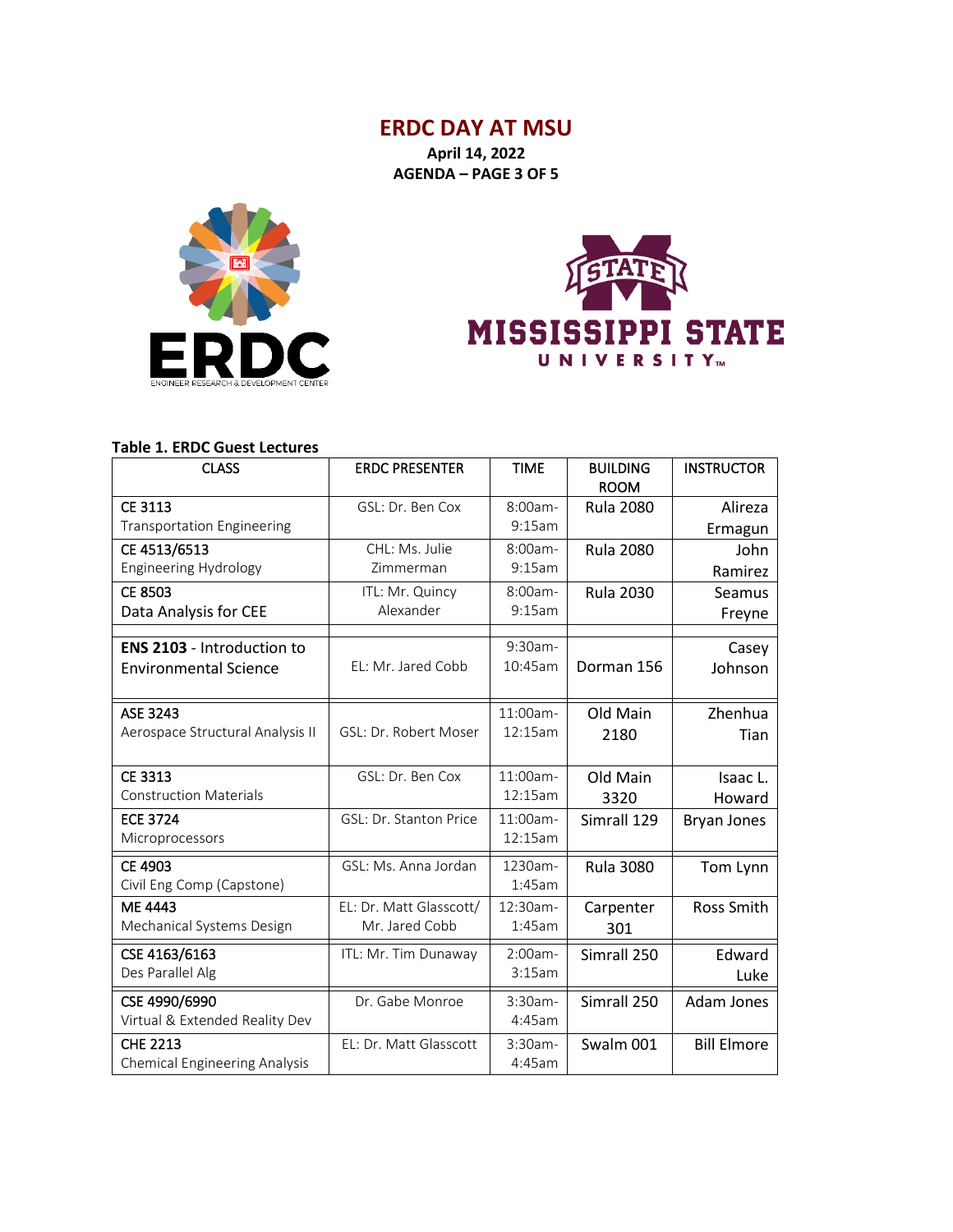**STUDENT ENGAGEMENT: MISSISSIPPI STATE UNIVERSITY (MSU) AND ENGINEER RESEARCH AND DEVELOPMENT CENTER (ERDC) MSU CAMPUS - STARKVILLE, MS Dress: Business Casual April 14, 2022 AGENDA – PAGE 4 OF 5**



**0900 – 1200 INFOMAL COME AND GO NETWORKING (9 am to noon) – Open to any MSU student or employee - Location – First floor of Rula Engineering and Science Complex**



This is an informal networking time for ERDC employees, MSU employees, and MSU students to discuss research collaborations, internships, full time employment, or any other matter of mutual interest. Refreshments will be served. The goal of this session is to strengthen relationships and foster collaborations. It is encouraged to make arrangements to meet people in this area ahead of time, or to just come to the area when available and meet with those who are there at that time. Tables will be set up for group discussions of mutual interest, and there will be open spaces for networking with anyone in attendance. ERDC plans to have informational displays in this area as well.

*ERDC: Student Intern/Employment Mechanisms*

Ms. Annette Kirklin, Public Affairs Office

Dr. Gary Anderton, Human Capital

Mr. Fulton Carson, Coastal & Hydraulics Lab

Ms. Speler Montgomery, Human Capital

*Researchers: (ERDC Researchers in this area when not speaking to a class)*

EL: Ms. Kathleen Inman, BS Civil Engineer

GSL: Victor Garcia, PhD Civil Engineer